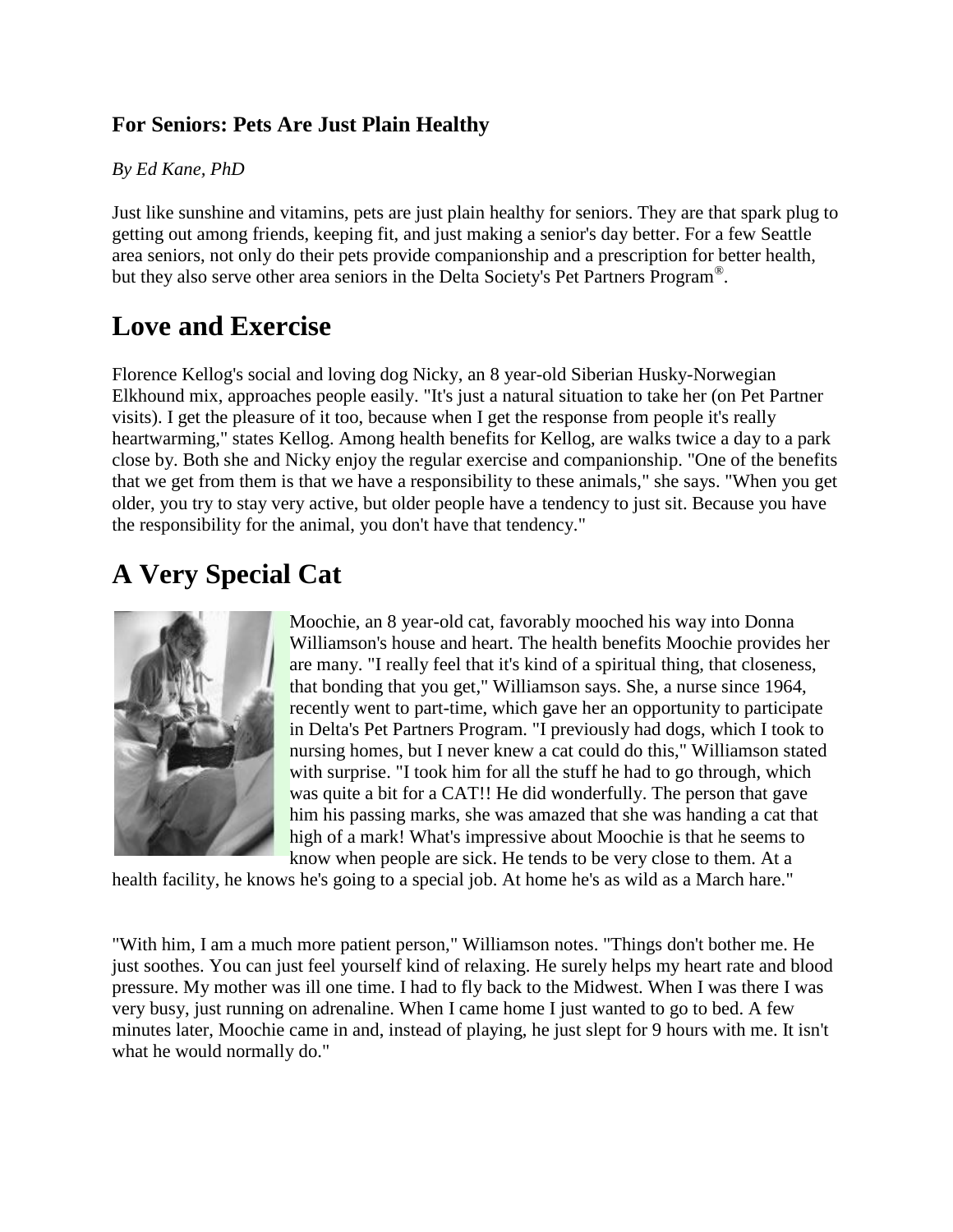He is especially beneficial to the patients she sees. One family had called specifically for a cat for a terminal patient. When Williamson got there, the daughter came out of the room crying. She thanked her for coming, but said that her father was now in a coma, and not responding. Compelled to help, Williamson took Moochie into the room anyway. She put Moochie on the bed and rubbed him real hard by the man's face. He was just lying there with his arms under the sheets. As he felt Moochie, the man awoke from the coma, took his arms out from under the sheets and began petting him. The man's wife and daughter were elated at the result. "The nurse sat there with her mouth wide open. Every time I see that nurse, she relates what a miracle that was."

# **A Big Guy with a Big Heart**

Bruce Sillers' standard poodle, Buddy, is a "big guy" at 65 pounds. He seems to have an affinity for older people. When Buddy visits Sillers' mother, a small and relatively frail woman, he's very gentle with her. She fusses over him, and talks to him. Buddy coaxes her for attention, enticing pets by very gently putting his big paw on her knee. "With children he's rambunctious and playful, but when he's with older people, like my mother, he slows down, moves very slowly and gently. He doesn't bark or whine or make noise or anything like that." "Buddy's been ill recently," stated Sillers. "She cares and asks about him as much as she does about her grandchildren. I think anything that pulls her outside of herself is very positive, gives her something else to focus on. The other interesting thing is that she talks about Buddy to her senior friends at the senior center as she would about a grandchild." "Buddy provides additional exercise for me," Sillers mentions. "He makes me a playful person on a regular basis. Buddy encourages me to get down on the floor, playing and rolling, something an older person is not supposed to do."

# **A Collie Who Knows What to Do**

Melinda Codling's Border Collie Cheyenne and her horse have been extremely beneficial as healing therapy. Her significant other was tragically killed in a mountain climbing accident. "Cheyenne would give me the reason to go out and play, throw a ball, run around and to go out on long walks," remarks Codling.

As a Pet Partner, it's the same type of thing. "For the seniors, she knows what's appropriate behavior as far as being low-key, sitting, etc. I'm letting her use her own judgment as far as how outgoing or reserved she is with people. It didn't take but 2 or 3 visits until she had it figured out. There were certain patients that she could run up to and put her paws in their laps, and they would throw the ball for her, and her energy level would be very raised. There were others that she would tend to be very quiet around. She tends to just want to lie on the floor (next to them). If they would want to pet her she would put her paw on their laps."

Codling recently visited a sweet older woman, confined to her bed. She put Cheyenne in a chair next to the bed, so the woman could pet her. Cheyenne very quietly and slowly worked her way on the woman's bed, until she was stretched out full length next to her. She just lay next to this woman for several minutes. The woman indicated that she was not going to be around too much